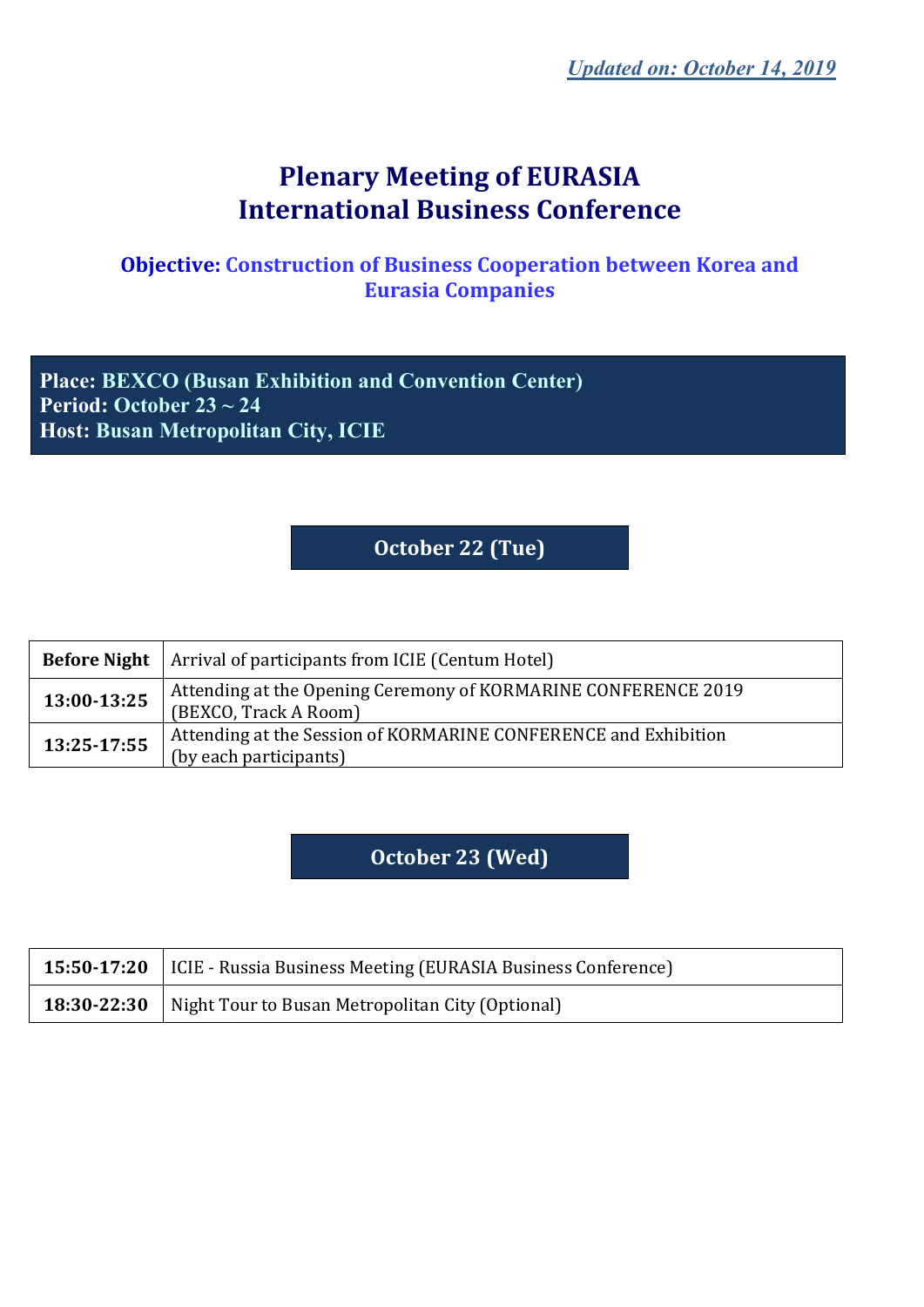#### **October 24 (Thur)**

## **Plenary Meeting of EURASIA International Business Conference**

### **ПЛЕНАРНОЕ ЗАСЕДАНИЕ МЕЖДУНАРОДНОЙ БИЗНЕС-КОНФЕРЕНЦИИ**

#### **Subject: Prospect, Possibility, Environments of Business Cooperation between Korea and EURASIA**

*Place: BEXCO (Busan Exhibition and Convention center)***, Track A, K11~K13**

| $09:00 -$<br>10:30 | <b>Registration</b>                                                                                                                                                                                                      |
|--------------------|--------------------------------------------------------------------------------------------------------------------------------------------------------------------------------------------------------------------------|
| $10:30 -$<br>11:00 | <b>Opening Remark/Welcome Address</b><br>MC: Evgeny Rusetskiy (ICIE)<br>Deog-Hee DOH (Korea)                                                                                                                             |
|                    | - Opening Remark: Hyeong-Joo Kim<br>(Chairman, KBIPA)<br>- Welcome Address: Keo-Don OH (City Mayor)<br>- Welcome Address: Vasile Tarlev(Chairman of the Council, ICIE)                                                   |
| $11:00 -$<br>12:30 | How collaboration can be made in the field of<br><b>Energy/Resources/Environments</b>                                                                                                                                    |
| (90')              | Chair: Kisik Park (President, Busan Economy Promotion Agency)                                                                                                                                                            |
|                    | (Korea) Myung OH (Chairman, S-Oil Science & Culture Foundation) (TBD)<br>Search for new opportunities of cooperation in science and technology,<br><b>business between Korea and ICIE</b>                                |
|                    | (ICIE) Evgeny Rusetskiy (Head, Representative office of the ICIE in the Asia-<br>Pacific region)<br>Business potential of the Russian Far East and the Russian Arctic in the field<br>of the marine and oceanic industry |
|                    | (Korea) Yunil Kim (Director, Job Economy Division/Busan Metropolitan<br>City)                                                                                                                                            |
|                    | (ICIE) Kadyr Baikenov (Chairman of the Board, Confederation of Employers<br>of the Republic of Kazakhstan)<br>Development of the marine industry in Kazakhstan is one of the areas of<br>economic cooperation            |
|                    | (ICIE) Viacheslav Pshenichnikov (First Executive Vice President, ICIE)                                                                                                                                                   |
|                    | ICIE - a window of opportunity for interaction between the business<br>communities of countries represented in the Congress                                                                                              |
|                    | (ICIE) Olga Esaulova (Head, International Financial Institution in Projects<br>of URASIA countries)                                                                                                                      |
|                    | (ICIE) Igor Ferkho (Head of Project Office ICIE)                                                                                                                                                                         |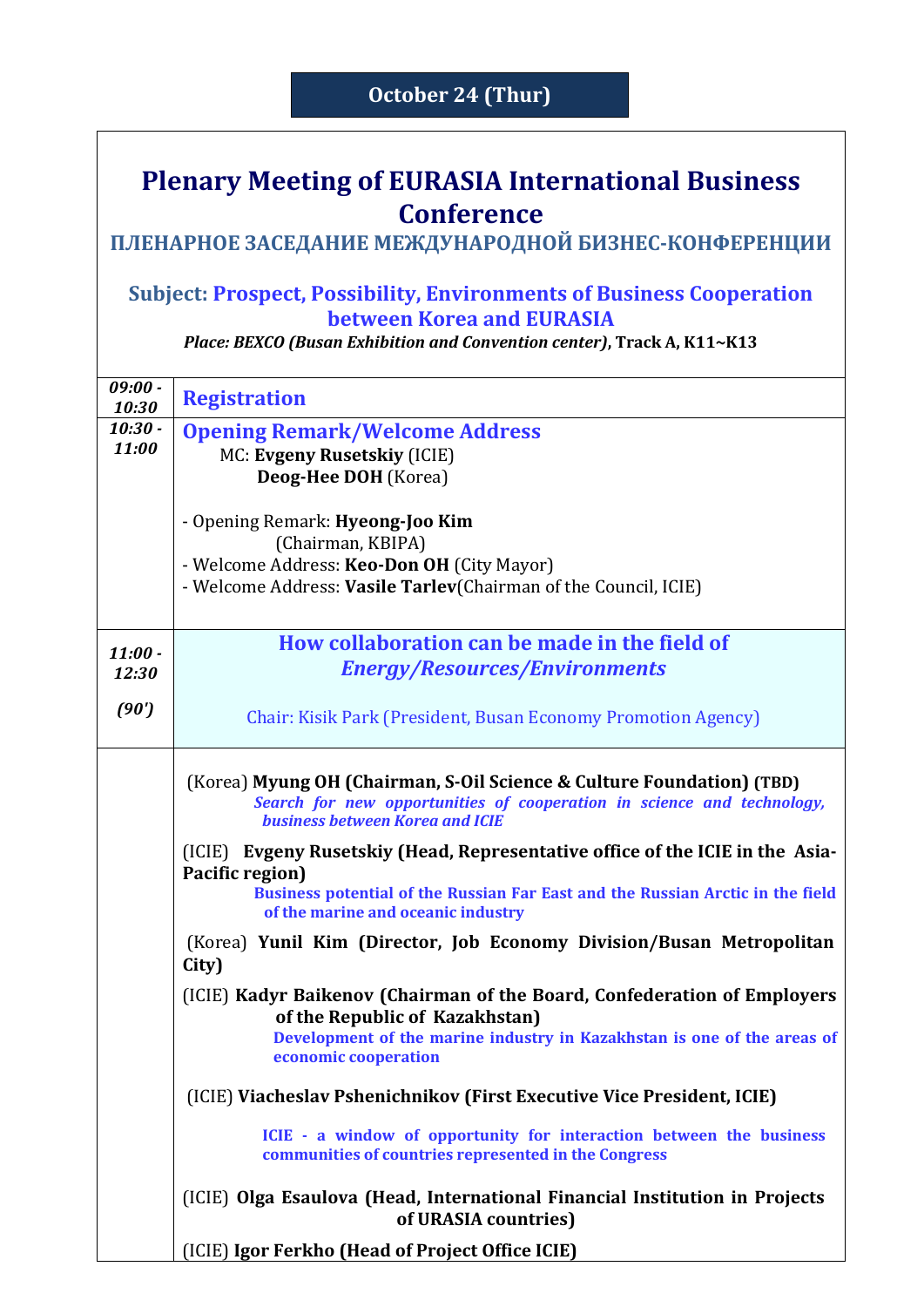|                   | [Discussion]                                                                                                                                                                                 |
|-------------------|----------------------------------------------------------------------------------------------------------------------------------------------------------------------------------------------|
| $12:30-$<br>14:00 | Lunch                                                                                                                                                                                        |
| $14:00-$<br>16:00 | How collaboration can be made in the field of<br><b>Port/Logistics/Transportation/Communication</b>                                                                                          |
| (120')            | Chair: <b>KMI (TBD)</b>                                                                                                                                                                      |
|                   | (ICIE) Lauri Karp (Member of Director Board, SILMET Group Estonia)<br>Estonia and the port of Sillamae - openness to cross-border business                                                   |
|                   | (ICIE) Andrei Nozdria (Deputy Director, JSC- Northern River Shipping<br>Company)<br>Search for mutually beneficial partnership in the waters of the North Seas                               |
|                   | (Korea) Ki-Chan NAM (CEO, Busan Port Authority) (TBD)<br><b>Strategy of Busan Port Authority for businesses with EURASIA nations via</b><br><b>Bladivostok port (TBD)</b>                    |
|                   | (ICIE) Yuri Ryabko (Director, CJSC DAVOS)<br>On the implementation of the law on the Free Port of Vladivostok                                                                                |
|                   | (Korea) Jin GO (Chairman, Korea Mobile Industry Association, Members of<br>the Presidential Committee on Industry 4.0) (TBD)<br>Prospects on businesses with ICIE nations in mobile industry |
|                   | (ICIE) Vitaliy Poltoratskiy (Chairman, Board of the International Aerospace<br>Committee(JAC))                                                                                               |
|                   | <b>Digital technologies for state and business</b>                                                                                                                                           |
|                   | (Korea) Sang-Yup HAN (Director, Blockchain Division of Samsung SDS) (TBD)<br>Possible cooperative areas of blockchain business in marine logistics with<br><b>ICIE</b> nations               |
|                   | (ICIE) Andrei Birov (Marketing Director, Port of Sillamae, Estonia)                                                                                                                          |
|                   | [Discussion]                                                                                                                                                                                 |
| $16:00-$          | <b>Successful Trade Cases in Eurasia and</b>                                                                                                                                                 |
| 17:30             | <b>Their Market Expansion Strategies</b>                                                                                                                                                     |
| (90')             | Chair: <b>KMI (TBD)</b>                                                                                                                                                                      |
|                   |                                                                                                                                                                                              |